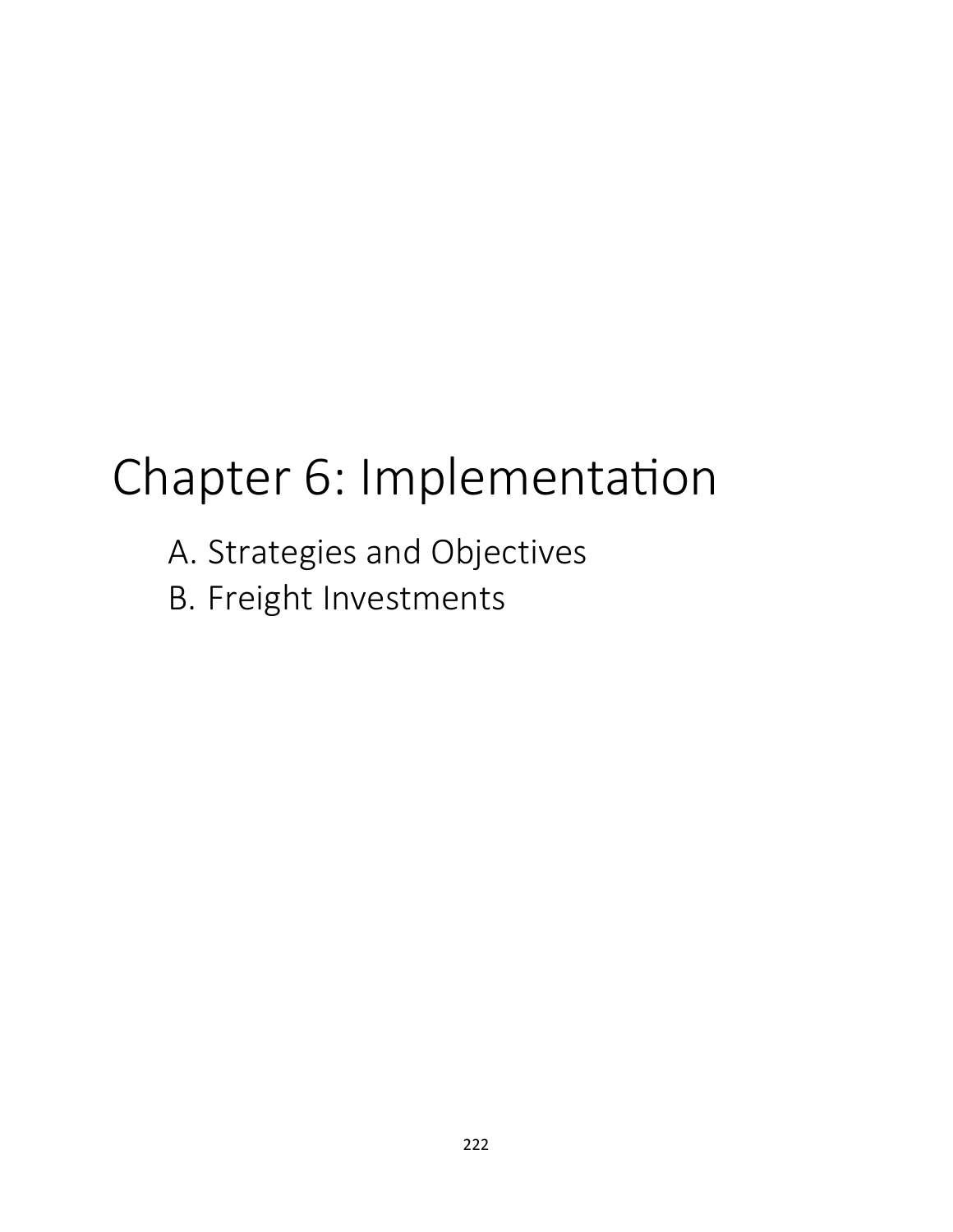# 6.A. Strategies and Objectves

While the freight transportation system is the backbone of California's economy, its unintended societal and environmental consequences are significant. As such, the implementation of the CFMP must not only focus on improving goods movement, but also on improving the quality of life for Californians.

This chapter serves as the implementation portion of the CFMP. The beginning of this chapter outlines several programs, policies, and operational improvements to support and achieve the CFMP's seven goals and corresponding objectives identified in **Chapter 1**. Additionally, this chapter will review the freight investment strategy approach which highlights region-based strategies that clearly articulate the funding priorities for the seven core regions in California.

As described in **Chapter 1**, the CFMP goals and objectives were created through a rigorous consensus-driven process with the CFAC, which is comprised of freight leaders and stakeholders from both the public and private sectors throughout the State. This chapter builds upon that effort and identifies several strategies that are intended to help the State reach these goals and objectives. Many of these strategies are already in progress and are led by various public and private agencies and entities, while others have yet to begin.

Identifying roles, responsibilities, performance metrics, and targets assigned to these strategies have yet to be determined. These efforts will be a future endeavor considered by the CFAC and should be completed after FHWA's approval of the CFMP. These strategies are intended to act as a starting point for discussion amongst freight stakeholders on the types of strategies to pursue to meet the seven goals of the CFMP.

# **Goal 1 - Multimodal Mobility**

Strategic investments to maintain, enhance, and modernize the multimodal freight transportation system to optimize integrated network efficiency, improve travel time reliability, and to achieve congestion reduction.

#### Objective MM-1: Identify causes and solutions to freight bottlenecks

*Objective also supports*: Economic prosperity, environmental stewardship, safety and resiliency, connectivity and accessibility

# *Strategy MM-1-A: Create multimodal freight bottleneck list for priority corridors*

• Eliminate bottlenecks along California's key multimodal trade corridors. MM-1-A would begin with a quantitative identification of bottlenecks along each corridor – regardless of mode. Additionally, the analysis would identify interconnected bottlenecks, which should be treated as one large botleneck needing a soluton. Along each facility, botlenecks could be prioritzed based on factors such as congeston, reliability, and safety.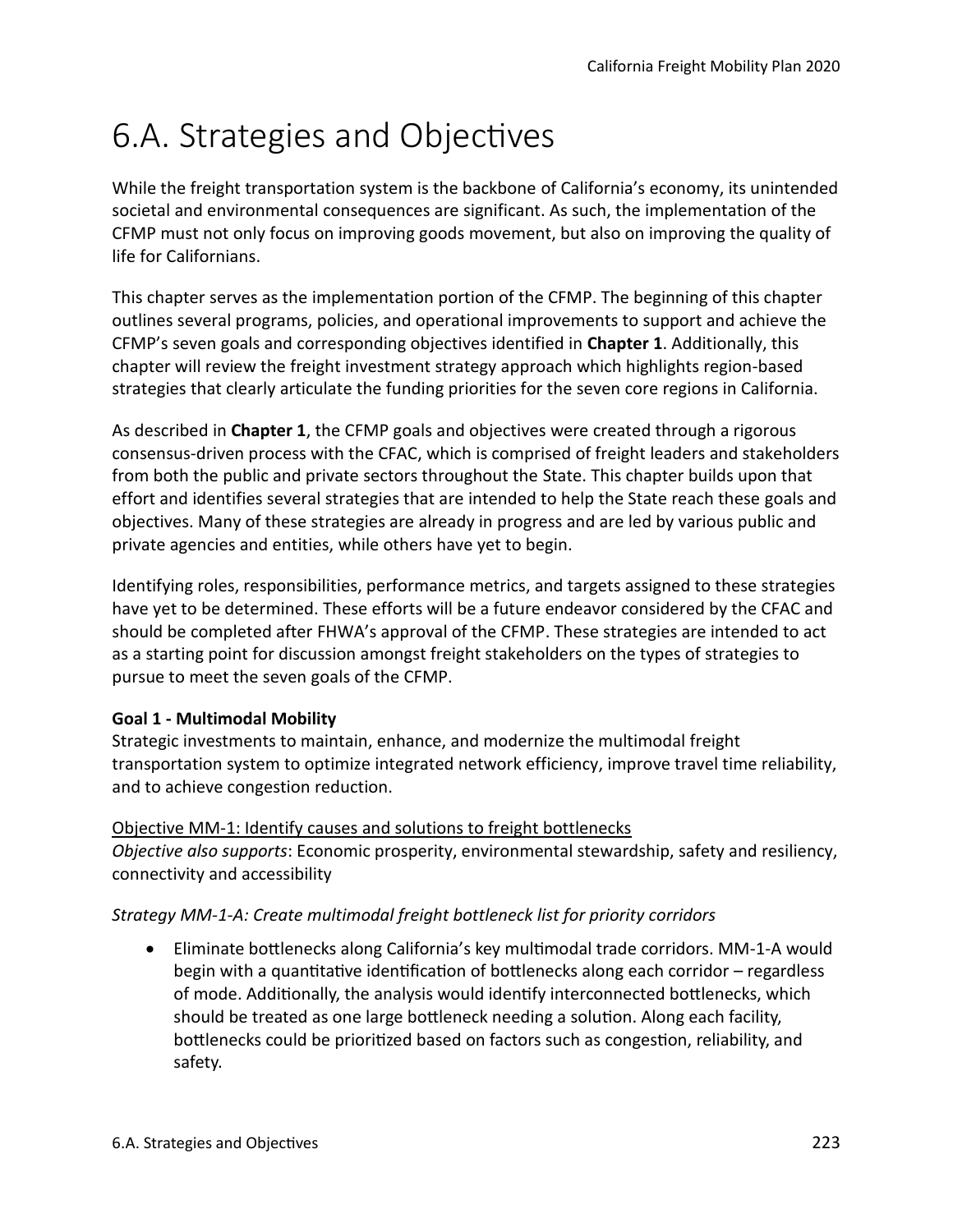*Strategy MM-1-B: Conduct alternatives analysis – Determine if the highway build-out is the best solution* 

• When conducting freight corridor major investment studies, include an analysis of an alternative to a highway project, such as the feasibility of a rail project or another strategic investment.

#### Objective MM-2: Invest strategically to optimize system performance *Objective also supports*: Economic prosperity, safety and resiliency, asset management, connectivity and accessibility

#### *Strategy MM-2-A: Identify the most congested freight corridors and facilities; prioritize for improvement*

• Using a common set of performance measures, identfy the State's most congested freight corridors. Once the initial quantitative analysis is complete, this strategy could employ a GIS-driven Jenks Natural Breaks Classification to identify the most congested segments. When this process is completed, overlay the Caltrans freight project list and identfy nearby freight facilites impacted by (or potentally causing) the congeston.

#### *Strategy MM-2-B: Conduct dedicated truck lane feasibility study*

• Investigate the feasibility of developing dedicated freight lanes, including truck-only toll or truck bypass lanes. Separating trucks from automobile traffic may reduce congestion, especially near border crossing areas. If tolls become a reliable source of funding, revenues from tolling could systematically be reinvested to improve transportation infrastructure facilities and mass transit systems that improve traffic flows and minimize traffic conflicts. Dedicated freight lanes may reduce congestion and bottlenecks, enhance access and mobility, contribute to reliability and efficiency, reduce environmental impacts, facilitate intermodal integraton; and - most importantly enhance safety by separating trucks from passenger cars, thereby reducing traffic conflicts, related congestion, and maximizing the efficiency of freight movement.

#### *Strategy MM-2-C: Explore variable tolling for passenger vehicles and trucks to maximize peak capacity*

• Conduct a feasibility study to determine the viability of the identified congested corridors (MM-2-A) and bottlenecks (MM-1-A) for a variable tolling pilot project. By varying toll prices based on congestion levels, Caltrans could use economics as a demand management tool. Effectively, tolls may allow passenger and/or freight vehicles to purchase travel reliability within the corridors.

Objective MM-3: Develop, manage, and operate an effcient, integrated freight system *Objective also supports*: Economic prosperity, environmental sustainability, safety and resiliency, and asset management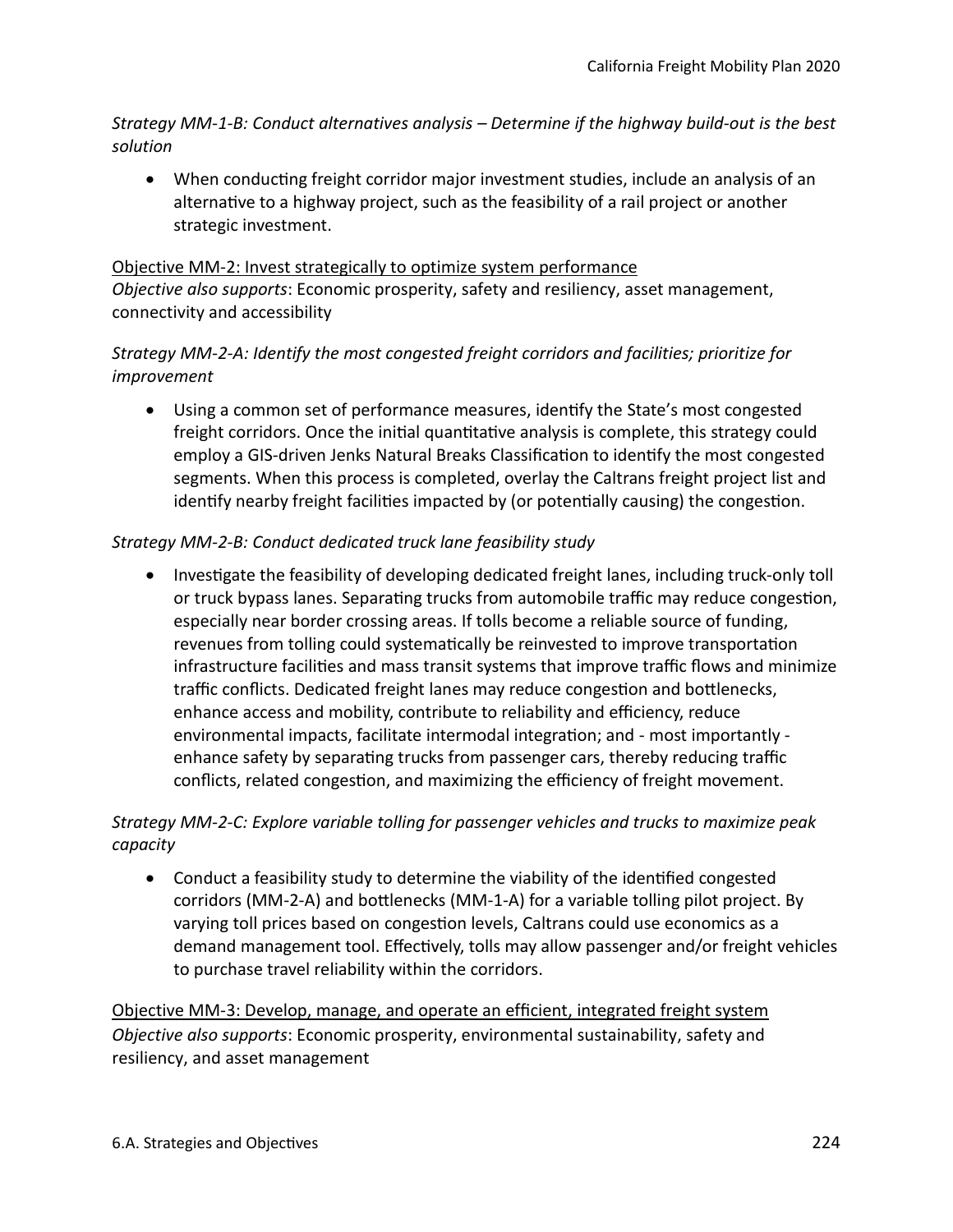*Strategy MM-3-A: Implement detection on priority corridors to identify problem areas across modes, particularly targeted to truck data* 

• Evaluate the existing ITS network, identify system gaps, determine priority improvements, and develop an implementaton strategy. Valuable informaton regarding truck trips and techniques to improve freight efficiencies can be gained using roadside technology. Caltrans and its partners should support deployment of truck trip planning software and technology such as real-time traveler information systems, marine terminal appointment and reservaton systems, load matching at inland hubs, and truck stop reservation systems. By integrating ITS into rest areas, traffic information can be pushed to travelers providing smart truck parking and/or reservation systems.

# *Strategy MM-3-B: Construct railroad grade separations at high volume roadway crossings where feasible; prioritize crossings that facilitate the movement of trucks*

• Develop a statewide inventory of priority grade separation locations, estimate the cost of constructon, quantfy all eligible funding available for constructng grade separations, identify the funding gap, develop an implementation strategy, allocate and leverage State and local freight funds, and advocate for additional federal and private funding.

# *Strategy MM-3-C: Implement systems management approach and active traffic management (ATM) technologies to support efficient and safe freight operations*

• Develop an ATM plan to improve trip reliability, safety, and throughput of the surface transportation system by deploying operational strategies that dynamically manage and control travel and available capacity, based on prevailing and antcipated conditons. Examples of ATM technologies: adaptive ramp metering, adaptive traffic signal controls, dynamic lane reversals, shoulder lanes, and speed limits.

# *Strategy MM-3-D: Expand freight travel information availability*

• Broadcast freight travel information widely to the trucking community. This could include the expansion of the Smart Truck Parking (STP) pilot along I-5. Similarly, Caltrans could develop a program to share real-time traffic data with carrier company dispatchers and increase the number of dynamic messaging signs statewide.

#### *Strategy MM-3-E: Give priority in the freight plan to projects implementing state-of-the-art and demonstration technologies*

• Increase the focus on pilot and demonstration projects to help mitigate the impacts of freight travel on California's residents. Such projects could entail supply chain digitization and its integration with freight ITS. Likewise, freight mobility challenges in the State are so significant that traditional improvements alone are not going to meet future challenges.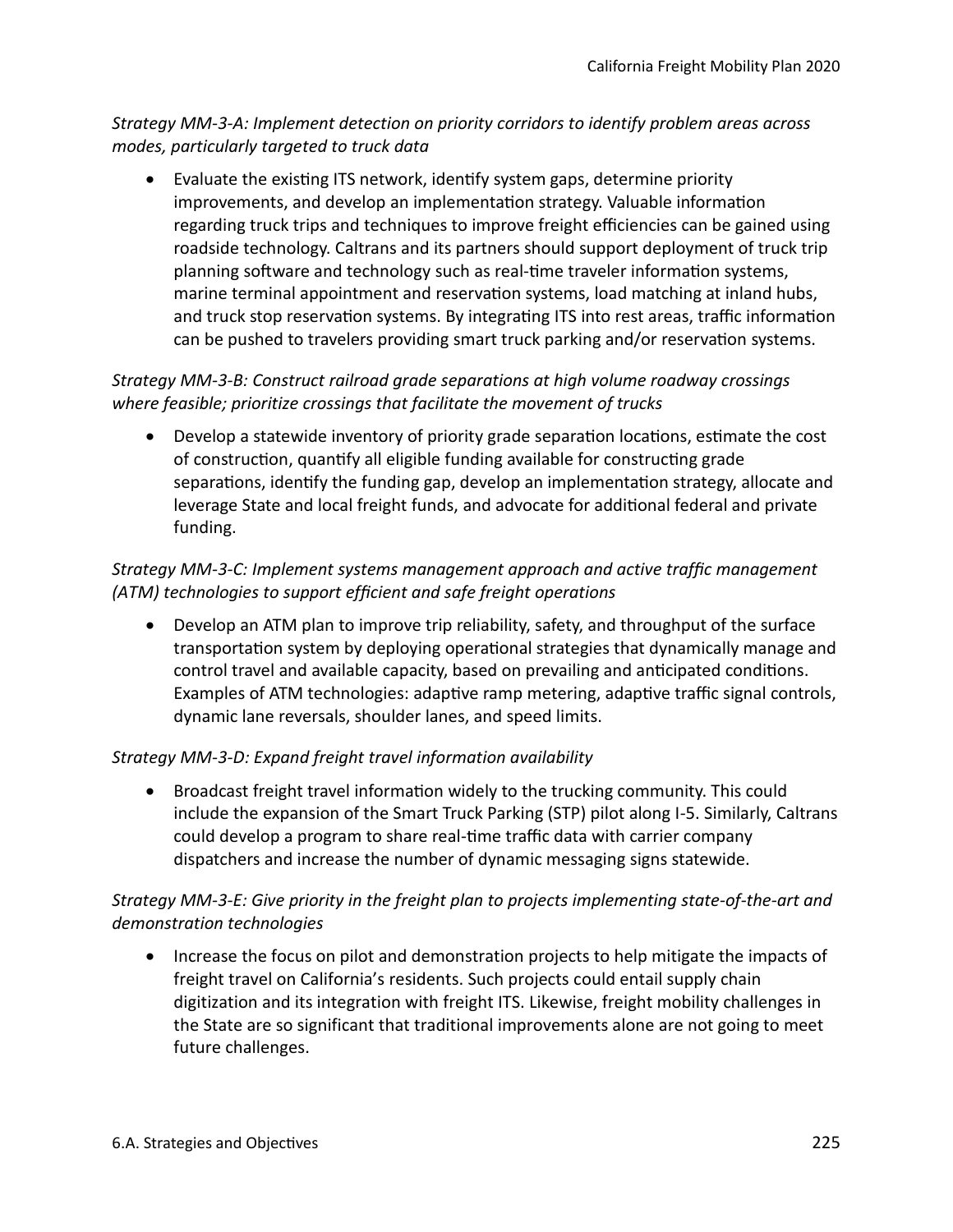*Strategy MM-3-F: Support pilot projects for autonomous truck platooning both on open road and in transition zones* 

• Implement pilot projects, such as autonomous truck platoons, as a potential part of a future solution. As the magnitude of future freight challenges continue to grow in California, traditional roadway projects will not be able to keep up with the demand. However, to be successful, these pilot projects must take place both in rural and urban corridors.

#### *Strategy MM-3-G: Coordinate with other states and regions to improve multi-jurisdictional freight corridors to reduce delay, increase speed, improve reliability, and improve safety:*

• Lead the development of a multi-state/multi-jurisdictional freight group under the Western Association of State Highway and Transportation Officials (WASHTO) umbrella. Other AASHTO regions have organized and regularly convene these groups as a vehicle to secure federal discretionary funding on multi-jurisdictional freight projects.

### Objective MM-4: Identify causes and solutions to freight rail network improvements bottlenecks

*Objective also supports*: Economic prosperity, environmental stewardship, healthy communities, safety and resiliency, connectivity and accessibility

### *Strategy MM-4-A: Identify freight rail projects and funding strategies that create freight rail efficiencies*

• Work with seaports, terminal operators, rail carriers, shippers, regional agencies, and communities to support efforts to improve rail operational efficiency through practices such as technology improvements, facilitaton of longer trains, and partnerships with Class I railroads to implement mainline improvements. This action will require investment leveraging and is suitable for public-private partnerships.

# *Strategy MM-4-B: Identify projects that reduce freight/passenger rail conflict*

• Invest in shared rail corridor improvements to minimize delay to both freight and passengers. In most cases, the Class I corridors in California are owned by either the UPRR or BNSF, but in some cases, the rail infrastructures are owned by public entities, such as the Alameda Corridor Transportaton Authority (ACTA), Los Angeles- San Diego-San Luis Obispo (LOSSAN), and Caltrain. Mutual solutions, such as double tracking in key areas, may create win-win scenarios. The focus should be to minimize conficts and delay in high-priority corridors. Further discussion of freight and passenger rail conficts and opportunites is included in the California State Rail Plan.

# Objective MM-5: Identify freight rail network operational improvements and mode shift options

*Objective also supports:* Economic prosperity, environmental stewardship, healthy communities, safety and resiliency, asset management, connectivity and accessibility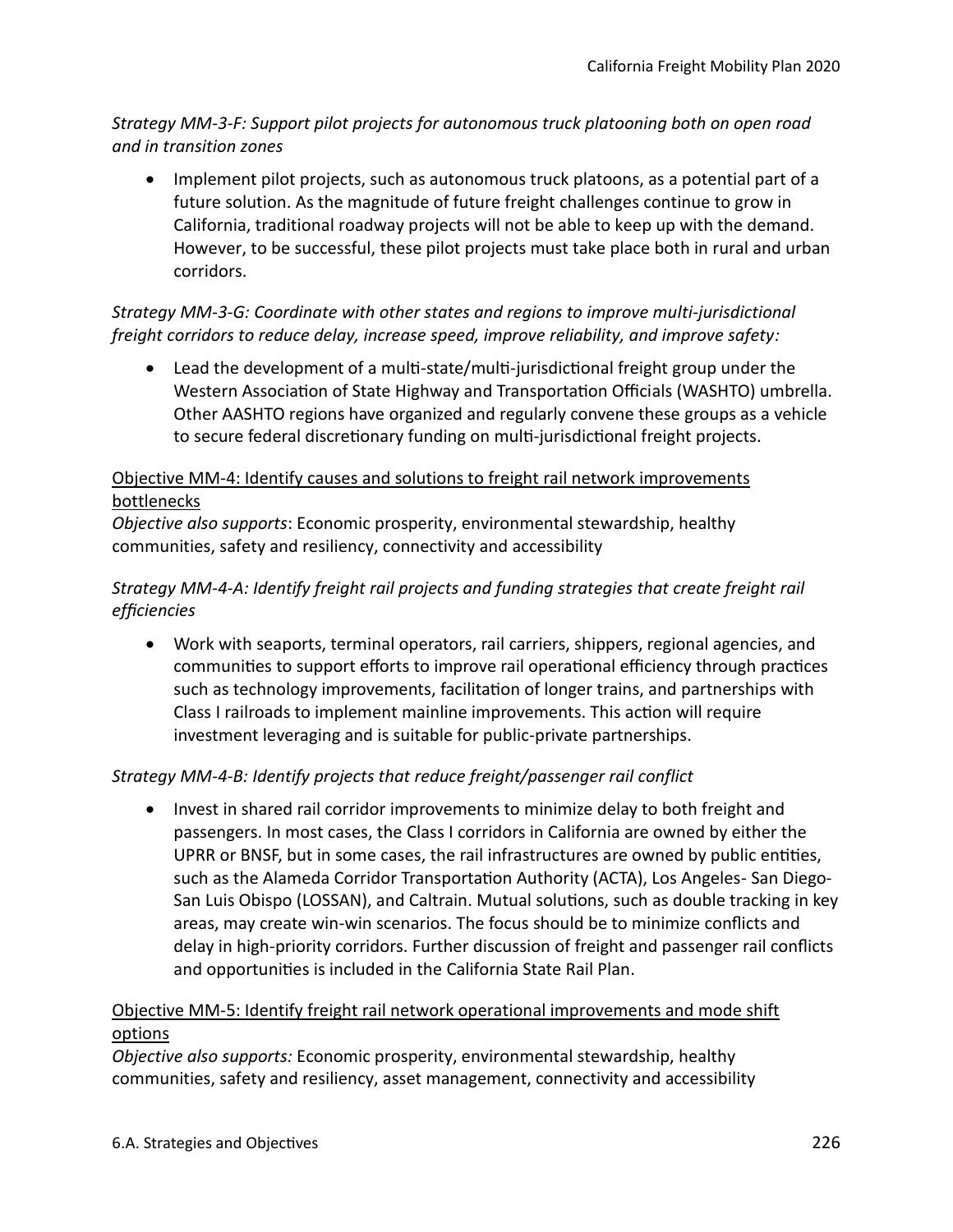*Strategy MM-5-A: Support short line railroad improvements through infrastructure upgrades and advanced technologies* 

• Short line railroads are often overlooked as transport solutions. This strategy would develop a short line rail improvement plan to encourage track upgrades, industrial rail access improvements, advanced technologies, and clean alternative energy considerations to improve system efficiency (increase speeds, reduce emissions), and to promote cost-effective shifts of truck to rail. It would also assist shippers in obtaining access and improved services through development of new rail spurs.

#### *Strategy MM-5-B: Support tax credits and/or loan programs for short line railroads*

• The State of California could consider a state tax credit or loan program to help offset the maintenance and expansion costs of short line railroads. These costs ofen exceed the fnancial capacity of short lines, and as a consequence, over the long-term service degrades.

#### *Strategy MM-5-C: Preservation of rail lines and rail right-of-way for potential future capacity*

• Develop a program that mirrors the Natonal Trail System's railbanking program.

#### **Goal 2 - Economic Prosperity**

Grow the economic competitiveness of California's freight sector through increased system efficiency, productivity, and workforce preparation.

#### Objective EP-1: Promote economic development by investing in freight infrastructure projects and operational improvements

*Objective also supports:* Multimodal mobility, safety and resiliency, asset management, connectivity and accessibility

*Strategy EP-1-A: Reduce transportation costs by eliminating bottlenecks and recurrent delay, making operational improvements, and accelerating rapid incident response on priority freight corridors* 

• Enhance existng incident management program to clear incidents quickly and to reroute traffic when necessary. These tactics should be employed with new operational ATM improvements detailed in Strategy MM-3-C.

#### *Strategy EP-1-B: Collaborate with freight industry to identify critical projects and develop strategic investment strategies, including public-private partnerships*

• Identify mega-projects that are critical to the State's economy but cannot be completed through existng funding streams – either because of cost or eligibility issues. Work with the CFAC to develop these projects and identfy/positon them for public-private partnerships.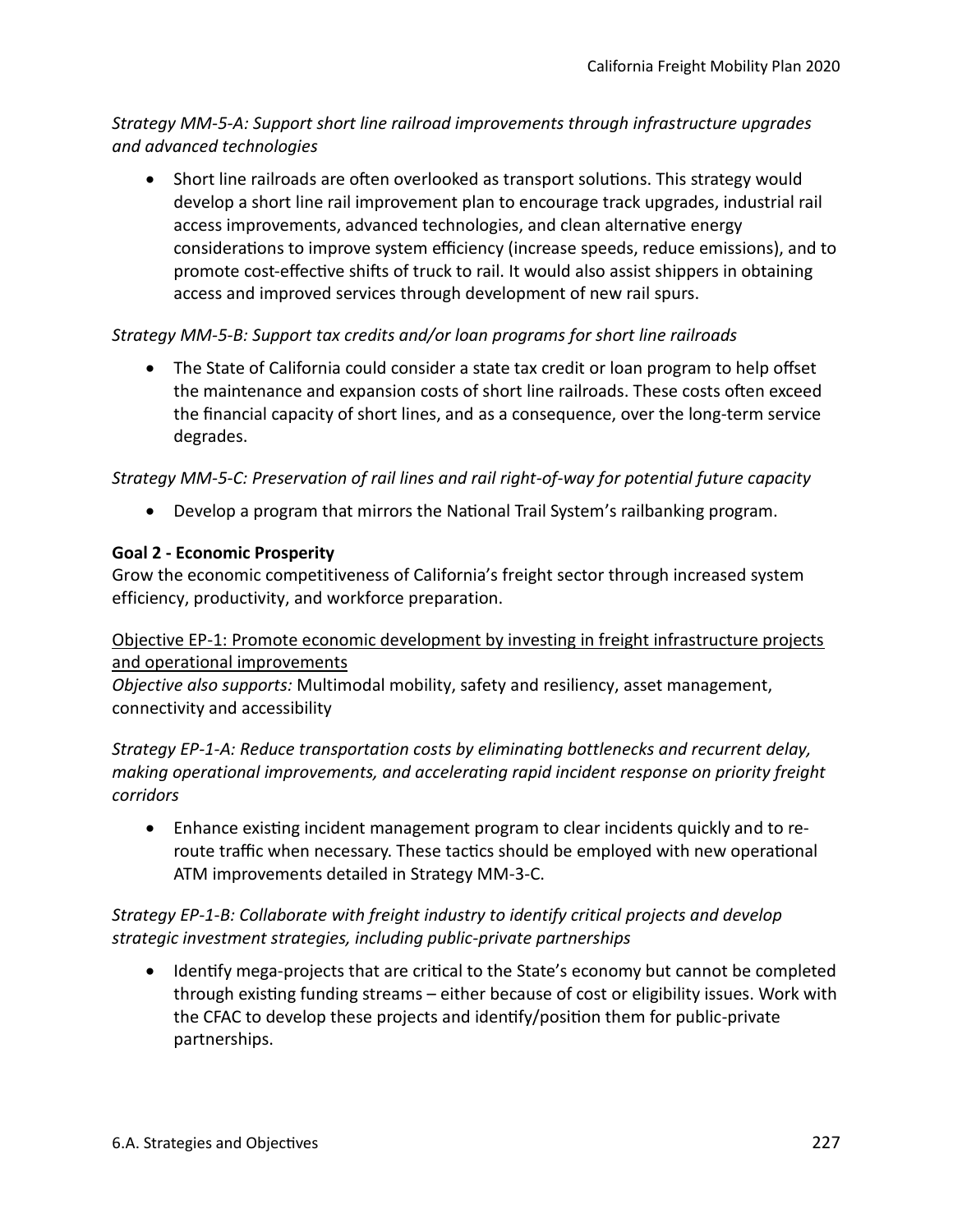*Strategy EP-1-C: Create incentives to attract private investment in innovative, transformative, new technological goods movement systems through pilot programs or major emerging projects:* 

• Advocate for inventve programs that positon the state as a natural choice for private sector transportation innovation projects

#### *Strategy EP-1-D: Measure throughput of pass-through freight and identify friction points*

• Undertake a commodity flow study to understand how pass-through cargo traverses the State. Combine this analysis with freight congeston and botleneck analysis, the cost of pass-through freight can be measured. California serves as a global gateway for the United States. While this has resulted in signifcant economic growth for the State, the volume of freight moving through California is signifcant – as well as the corresponding negative externalities. To mitigate these impacts, Caltrans can undertake a commodity fow study to understand how pass-through cargo traverses the State. When this analysis is combined with freight congeston and botleneck analysis, the cost of passthrough freight can be measured.

### *Strategy EP-1-E: Advocate for additional funding appropriations for freight infrastructure investments and operational improvements*

• Actively engage and encourage Caltrans public and private sector partners to advocate for increased freight funding levels and for project level appropriatons. When appropriate, Caltrans should actively participate and champion these efforts.

Objective EP-2: Promote freight projects that enhance economic activity, freight mobility, unique capabilities, reliability, system resiliency, and global competitiveness *Objective also supports:* Multimodal mobility, safety and resiliency, connectivity and accessibility

#### *Strategy EP-2-A: Encourage the creation of regional freight advisory committees at regional/county transportation agencies*

• Encourage/support the development of regional Freight Advisory Commitees designed to support each region's perspective freight issues and to feed issues to the CFAC.

#### *Strategy EP-2-B: Support funding to completion and then funding and partnership with GOBiz to implement CSFAP Action Item 6.A. "Competitiveness Data Development and Utilization."*

• There is a need for data and information to support the freight transportation system's competitiveness and to set the State's competitiveness target or targets. The type of information needed includes a suite of quantitative metrics to measure and track California's freight industry competitiveness, analyses of the costs and benefits of State actions, and an ongoing benchmarking of the State's freight industry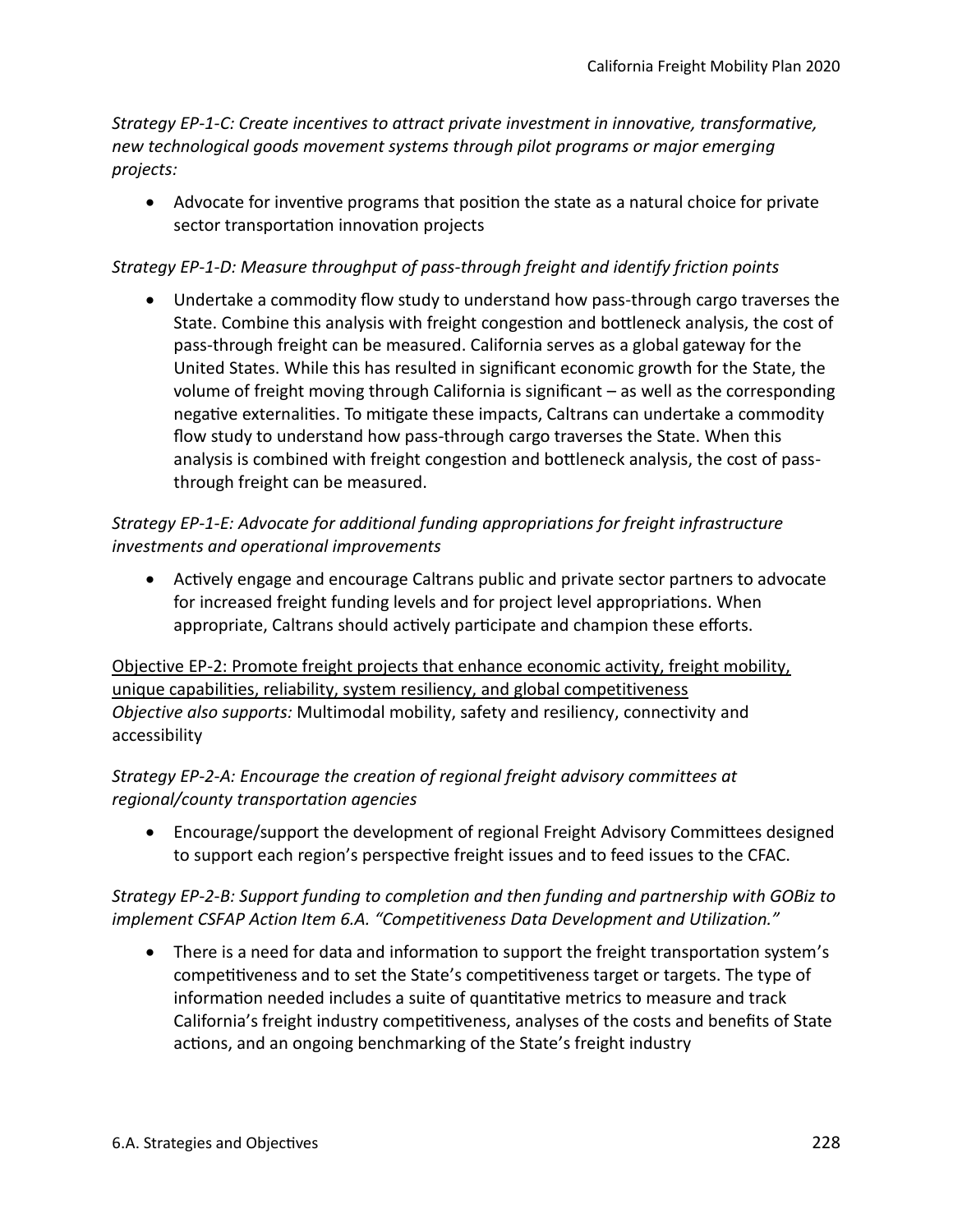# Objective EP-3: Increase workforce availability and training

*Objective also supports*: Connectivity and accessibility

*Strategy EP-3-A: Identify and actively advocate for workforce mobility, accessibility, and training needs and job training programs through collaboration with the freight industry and California's higher education system* 

- Facilitate an ongoing dialog between the CFAC and the California Workforce Development Board. By creating a two-way dialog among State agencies, it can help inform the future workforce development programs focused on the freight industry. Undertake a series of mobility studies to uncover gaps in workforce accessibility. This effort could be paired with travel demand management strategies to reduce the impact of passenger vehicles on freight flows near major logistics centers.
- Expand the availability of training programs or degrees at the community college and university level, such as but not limited to: logistics, global supply chain management, supply chain technology, and logistics management.
- Encourage tech transfer from California's world-class research universities to support freight technology development. New discoveries can be made by continuing to fund cutting-edge sustainable freight transportation research from the talented, high-skilled knowledge base that exists in California through programs such as UC-Davis STEPS and USC METRANS, for example.

Objective EP-4: Promote the State's competitive logistics advantages *Objective also supports:* Multimodal mobility, connectivity and accessibility

#### *Strategy EP-4-A: Identify incentives for the retention, expansion, and new development of logistics industry facilities (warehouses)*

• Develop a comprehensive assessment of available State and local economic development incentves. The focus of this assessment will be to evaluate the current practices of Caltrans and how they fit within the bigger picture of economic development.

# *EP-5: Identfy the needs and gaps of the agricultural goods movement system to improve the*  safe and efficient movement of agricultural goods to, from, and through California

• EP-5-B: Partner with local and regional agencies' in the development of local and regional goods movement plans and studies.

#### **Goal 3 - Environmental Stewardship**

Support strategies that reduce, avoid and/or mitigate adverse environmental impacts from the freight transportation system.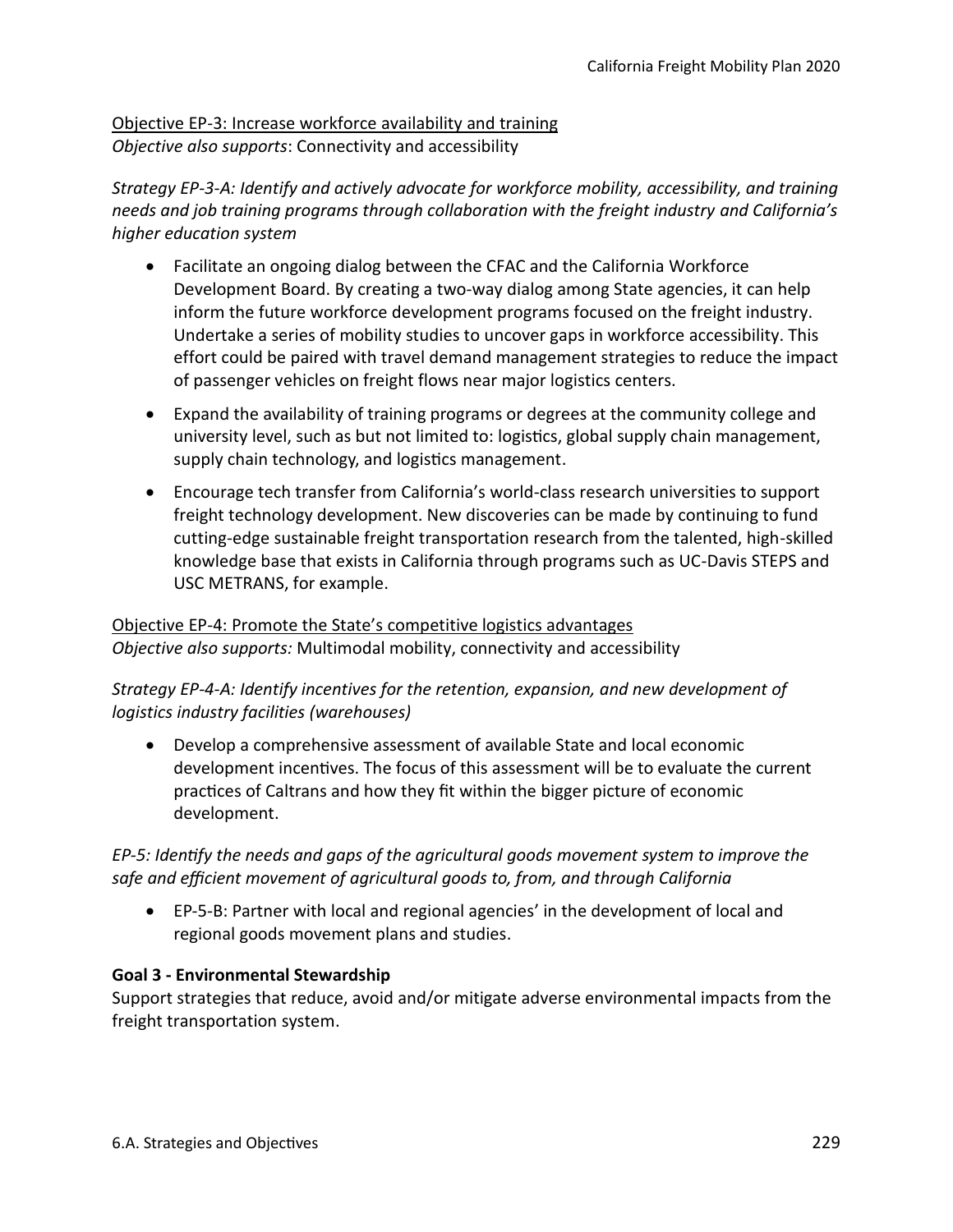Objective ES-1: Continue to integrate environmental health considerations into freight planning, development, implementation, and operations of projects as feasible *Objective also supports:* Economic prosperity, safety and resiliency, and connectivity and accessibility

*Strategy ES-1-A: Promote the use of sustainable pavement types that enhance the movement of goods while reducing environmental impacts* 

• Wherever feasible, implement the use of sustainable pavement types that reduce impacts on the environment, re-charge the State's aquifers, mitgate the negatve impacts of seasonal drought, and reduce runoff.

#### *Strategy ES-1-B: Encourage freight mode shift to rail and water to reduce VMT and GHG emissions from roadway freight transport where and when viable*

- Support the State Rail Plan by prioritizing projects that promote mode shift to rail.
- Support intermodal facilities throughout the State in accordance with the State Rail Plan to create efficient mode transfer points and increased access to the rail and marine freight transportation network.

Objective ES-2: Minimize, and where possible, eliminate toxic air contaminants, criteria pollutants and GHGs emitted from freight vehicles, equipment, and operations. *Objective also supports:* Safety and resiliency, economic prosperity

*Strategy ES-2-A: Develop a standardized performance-based metric used for monitoring and reducing GHG emissions and criteria pollutants of freight vehicles, equipment, and operations* 

• Freight fleets operating from public and private organizations use differing approaches to measuring performance-based metrics for emissions. By standardizing this requirement, outcomes will remain consistent while reducing the costs incurred through labor intensive correctons and regulatory fnes.

*Strategy ES-2-B: Standardize medium and heavy-duty vehicle and equipment charging standards and protocols* 

• Promote standardized near zero and zero emission technologies, that promotes operator and public safety and avoids costs and confusion associated with having numerous charging standards. Consider lessons learned from the deployment of lightduty plug-in electric vehicle/plug-in hybrid electric vehicles. Standardized charging protocols and infrastructure can reduce costs associated with the deployment of zeroemission vehicles and accelerate the deployment of the vehicles.

# *Strategy ES-2-C: Decarbonize the commercial freight fleet*

• Help establish proof of concept of zero-emission commercial freight vehicles by employing such technology where feasible within the State of California's feet.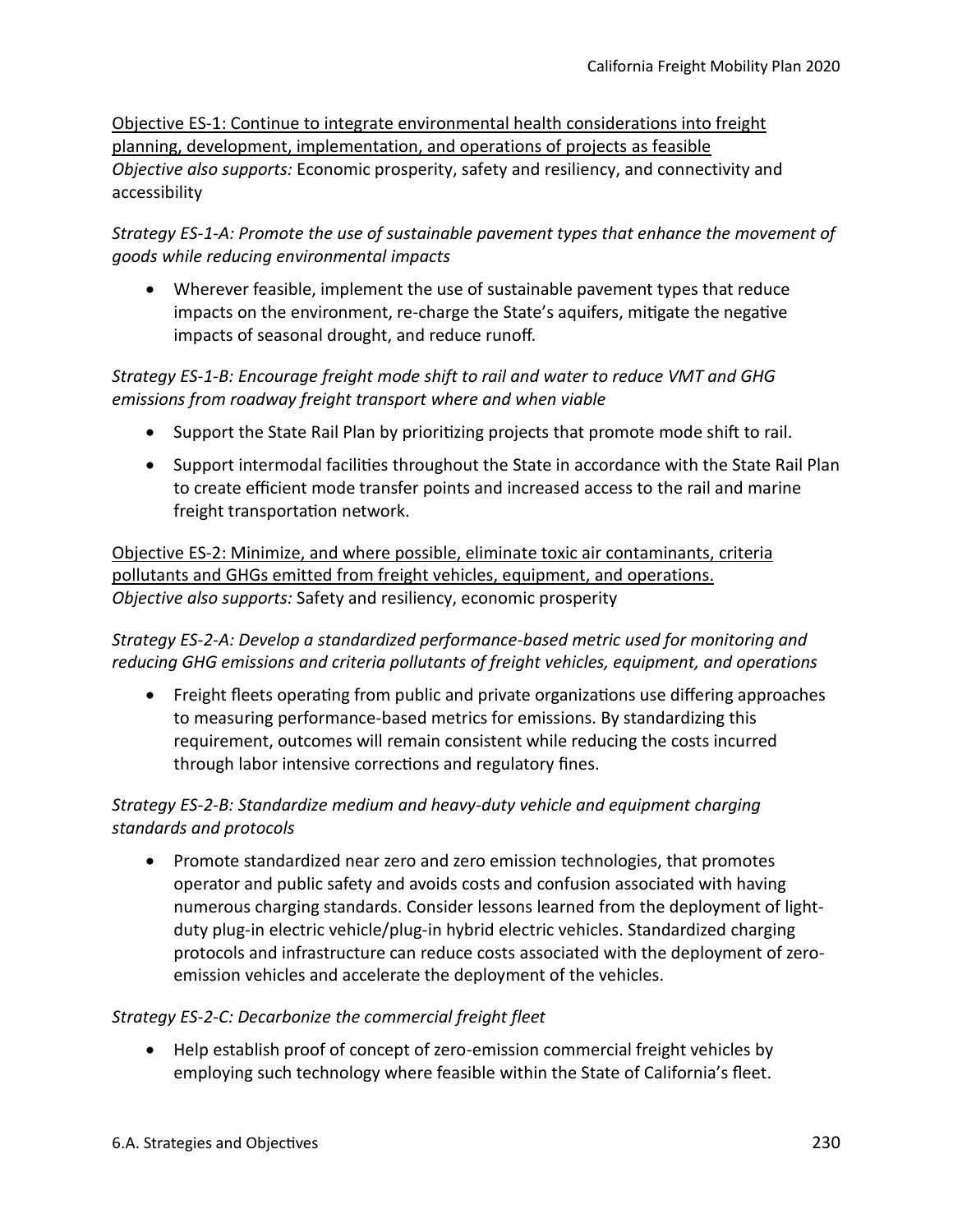• While transitoning to a fully, renewable energy grid, facilitate access to low-carbon fuel options such as renewable diesel in the interim.

#### *Strategy ES-2-D: Explore decarbonization of last mile delivery to decrease the freight system's impact on air quality in dense urban environments*

- Work with local governments to encourage strong parking pricing programs in the urban core to limit competition for curbside commercial freight parking; the intent of this action is to reduce VMT and emissions generated by "cruising for parking" and engine idling activities. This promotes better curb space utilization.
- Consider utilizing congestion pricing in dense urbanized areas to create low-, or zeroemission zones to manage demand for cleaner last mile delivery.
- Support research and funding for emerging forms and infrastructure for low-carbon last mile delivery, such as cargo bike delivery programs and drones.
- Support research on emerging efficient forms of last-mile delivery management, such as various distribution warehouse location models to reduce VMT and trips; off-hour deliveries; consolidation centers; efficient siting of lockers and pickup points. Create a set of statewide development standards for urban areas to proactively facilitate more efficient last-mile deliveries. These standards would likely recommend the developer considers any of the following, for example: building a centralized delivery locaton, secure storage room, lockers, enforcement techniques and a smart loading dock appointment system.

#### Objective ES-3: Promote land use planning practices that prioritize mitigation of negative freight project impacts upon the environment. *Objective also supports*: Healthy communities

#### *Strategy ES-3-A: Support freight technology development and fuels data collection and analysis*

• Encourage better data collection methods and coordination efforts with partner agencies with robust resources dedicated to this effort, such as the California Energy Commission (CEC), California Air Resources Board (CARB), research insttutes such as the University of California System, and the Transportaton Research Board (TRB). This work will help uncover best practices and the pros and cons of various technologies to inform policy makers. Innovations in the freight industry are closely tied to the private sector and their protected data; thus, strong public-private, as well as interagency collaboration, is necessary to gain adequate insight to the industry's research and development of sustainable technologies and clean fuels.

*Strategy ES-3-B: Promote the use of low-carbon renewable fuels development and support fuel efficiency and emissions reduction requirements for moving goods to support prosperity by sustainable means, by decreasing GHG consumption while increasing goods movement* 

• Encourage the development and availability of renewable energy resources and lowcarbon fuel to result in enhanced low-emission diesel requirements.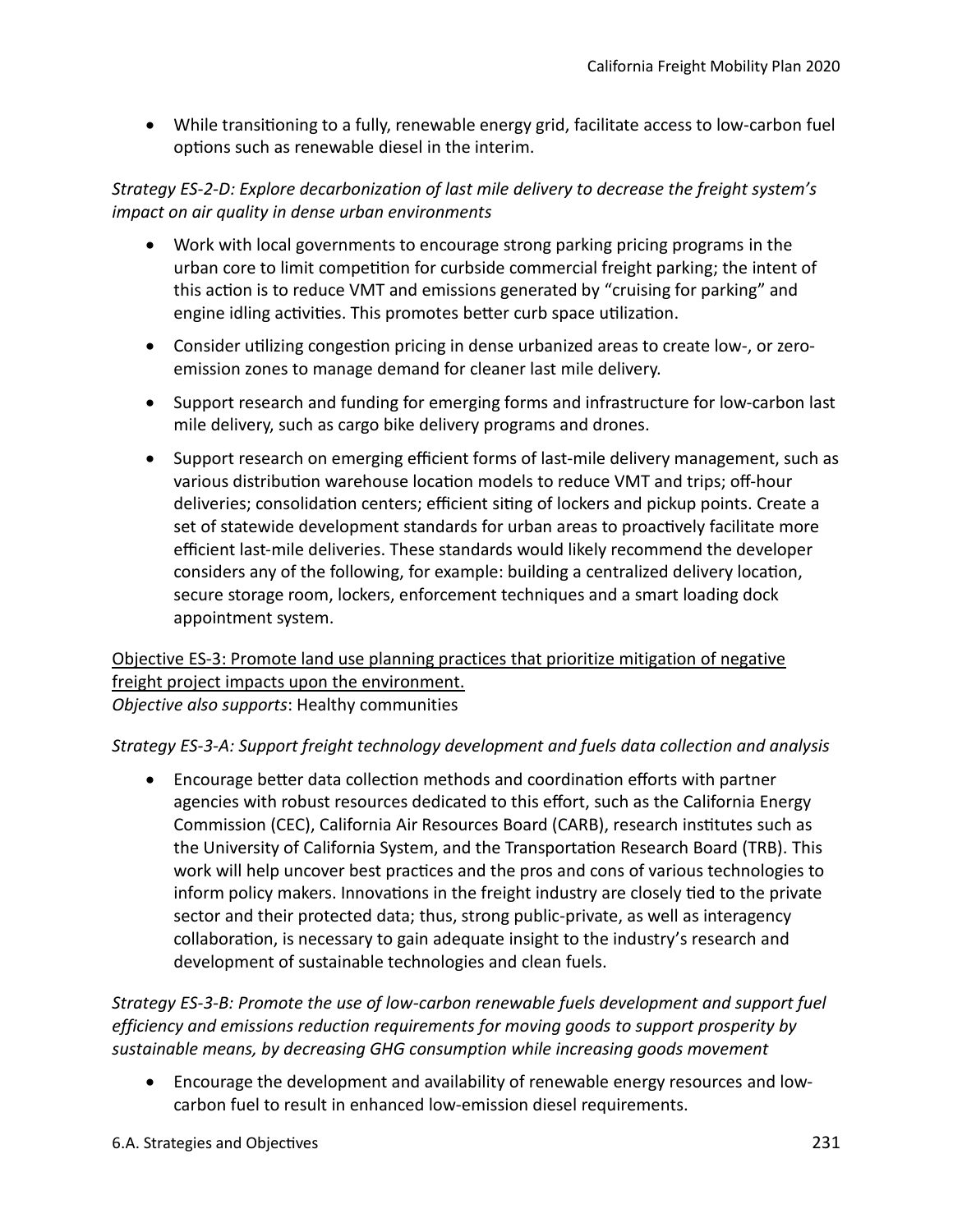*Strategy ES-3-C: Promote land uses that are conducive to protecting the environment while supporting freight operations* 

- Work with local economic development and planning agencies to identify locations along rail spurs and inland waterway routes to create shovel-ready development opportunites for freight intensive uses. When sitng future freight uses in these areas, focus should be given to locating the highest and best use of these strategic locations.
- Promote mixed-use development, support consolidaton centers and proximate and colocation of producers and shippers to reduce freight movement. Work with local governments and its land use agencies to identify various freight efficient land use decisions. To accomplish this strategy, changes to long-range planning documents and current planning (zoning) will have to be considered. Encourage the development of urban consolidation centers.
- Encourage land use planning that provides an adequate supply of housing for the freight workforce, and plan for housing that is proximate to freight related job centers. Related to strategy EP-3-B.
- Collaborate with CARB to utilize their freight handbook document that identifies best practices for the siting, design, and operation of freight facilities that minimizes exposure to air toxins, incorporates the use of clean technologies and alternatve fueling infrastructure, and maximizes the capacity of transportation infrastructure.

*Strategy ES-3-D: Create incentives to attract private investment in innovative, transformative, new technological goods movement systems through pilot programs or major energy projects* 

• Advocate for incentve programs that positon the State as a natural choice for private sector transportation innovation projects. s

*Strategy ES-3-E: Incentivize freight projects that minimize GHG, criteria pollutants, and other emissions* 

• Increase the importance of minimizing emissions as part of future freight project evaluation processes. This could be accomplished by putting more weight on performance measures that align with the air quality State Implementaton Plan

#### **Goal 4 - Healthy Communities**

Enhance community health and well-being by mitgatng the negatve impacts of the goods movement system across California's communites.

Objective HC-1: Prioritize social equity for freight-related projects by developing alternative methods that avoid or mitigate negative impacts on or near existing communities adjacent to high-volume freight routes and facilities

*Objective also supports*: Environmental Stewardship and Economic Prosperity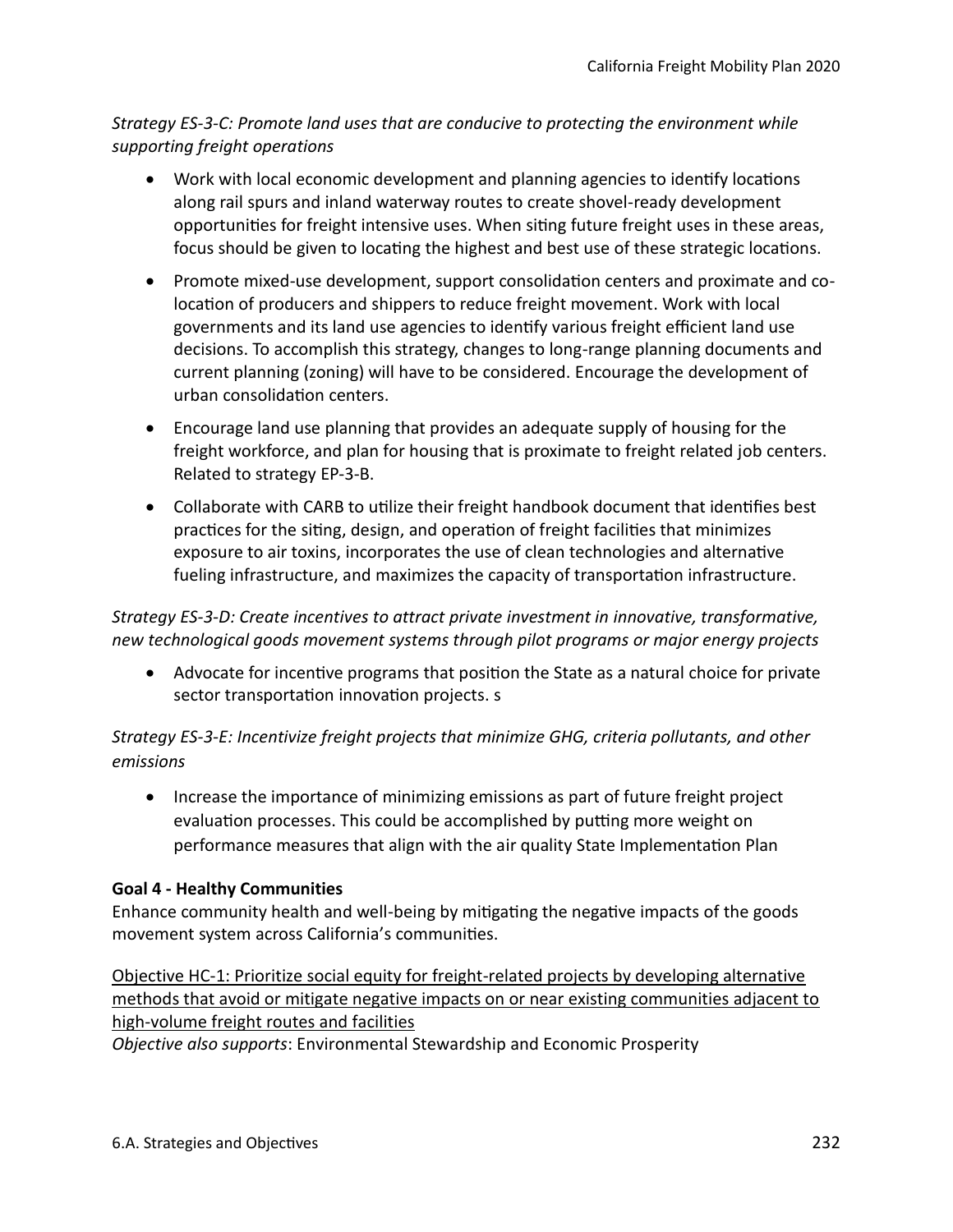*Strategy HC-1-A: Implement projects in freight corridors that are specifically targeted to avoiding, reducing, or mitigating freight impacts on the environment and communities* 

- Incorporate public health data sources when analyzing a freight project's potential impact. Direct the Local Development Intergovernmental Review Process to request and comment on this analysis when reviewing freight projects, using a health equity lens.
- Prioritize projects that will facilitate a reduction in GHG emissions and criteria pollutants in communities disproportionately burdened by pollution, as identified using the Cal Enviro Screen.
- Strategically plan for and/or divert heavily used freight routes to alternative routes that are further removed from residental neighborhoods.
- Develop environmentally conscious and coordinated land use policies in conjunction with freight goods movement plans, e.g. to reduce conflicts by establishing buffers between industrial and sensitve land uses, infuencing locaton and design decisions through zoning tools, preserving existing industrial land uses, and promoting contextsensitive solutions for site and building design.

Objective HC-2: Conduct meaningful outreach and coordination efforts with other agencies focused on environmental justice communities disproportionately burdened by the freight transportation system in urban areas and rural areas by identifying and documenting their needs.

*Objective also supports*: Environmental Stewardship

*Strategy HC-2-A: Partner with metropolitan planning agencies, tribal organizations and community groups to identify conveniently located and accessible public facility venues and relevant times for hosting engaging public workshops* 

- Work with key community stakeholders to plan outreach opportunites that are convenient, accessible and tmely for stakeholders. Collaborate where possible with existing community events so that stakeholder time is respected.
- Contract local community-based organizations to staff the outreach process when possible. Write contracts so that food and childcare services are offered to outreach attendees during the meeting to increase convenience for stakeholders to attend.
- Document conversations and feedback from public workshops to identify barriers and resulting recommendations for mitigation methods to reduce negative effects of freight impacted communites.
- Implement findings in planning activities.

#### *Strategy HC-2-B: Establish development standards to avoid and mitigate environmental and social impacts of freight on communities*

• Work with State agencies and professional organizations such as the American Planning Association, Transportation Research Board, and/or the Urban Land Institute, and utilize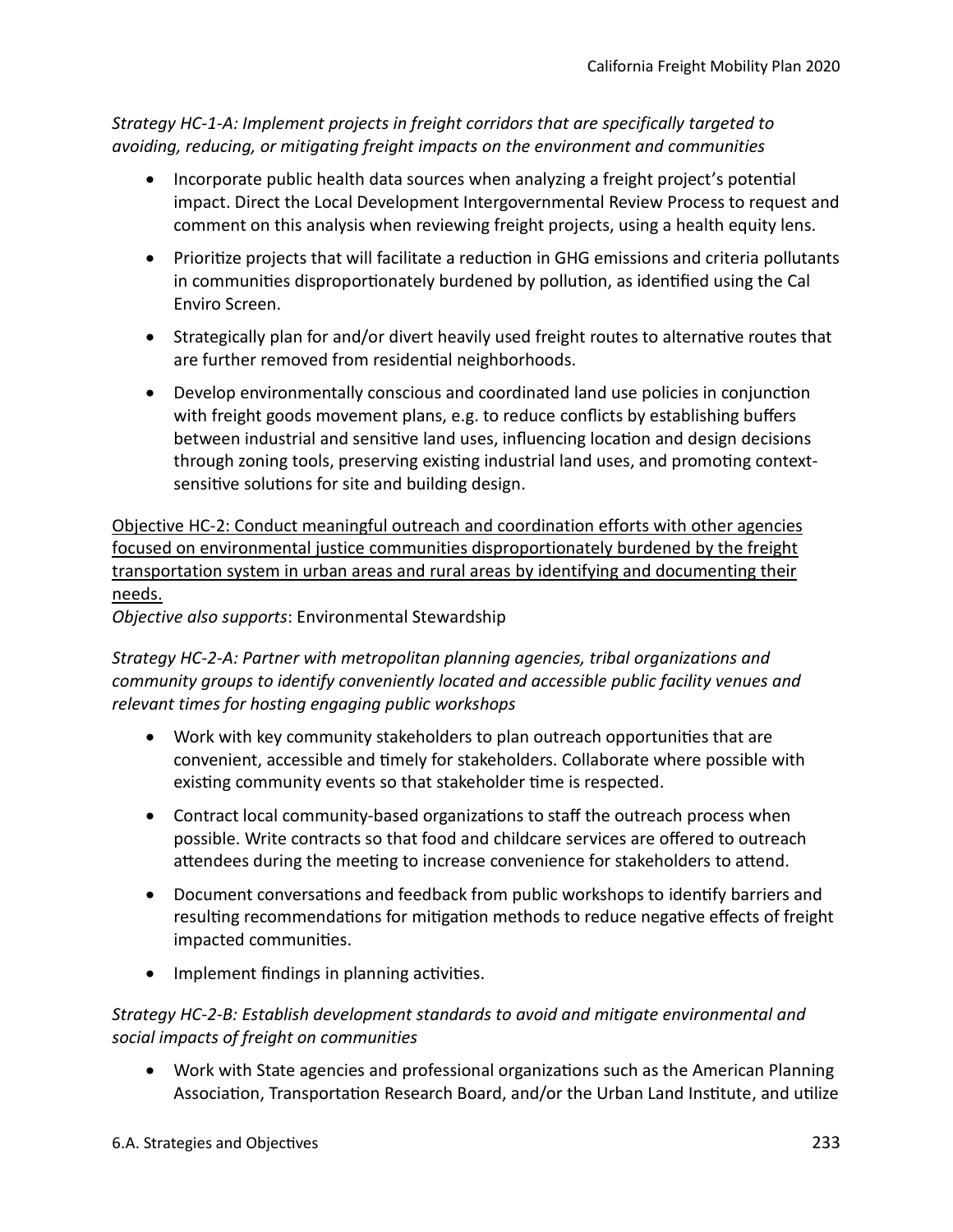existng plans and guides to develop a freight land use design guide. This guidebook would help local communites implement standards that minimize the environmental impacts of freight. These standards may include providing appropriate bufers, designating truck routes to avoid residential neighborhoods, implementing multimodal safety measures to reduce intermodal conficts on roadways, requiring the use of cleaner trucks (highest EPA standard available at tme of development approval), etc.

#### *Strategy HC-2-C: Leverage partnerships to strengthen the outreach process*

- Partner with community-based leaders of environmental justice communities to conduct and assess the economic, environmental and social impacts of freight to these communites.
- Partner with private freight stakeholders to not only bring reliable service of goods to a spectrum of geographies, but also to facilitate symbiotic relationships with affected communities, particularly those that may be disadvantaged and lacking in resources and/or employment opportunites.

Objective HC-3: Promote noise and other pollution abatement strategies associated with the movement of goods alongside residential areas and sensitive habitat near freight corridors *Objective also supports*: Environmental Stewardship

*Strategy HC-3-A: Promote abatement best practices in freight projects* 

• Work with local governments to encourage fixed, time-based vehicle size restrictions in their curbside parking. By prioritzing diferent modes or movements by the tme of day, an urban core can strategically address curbside parking demand to, in turn, reduce VMT and emissions generated by "cruising for parking" and engine idling activities.

#### **Goal 5 - Safety and Resiliency**

Reduce freight-related deaths/injuries and improve system resilience by addressing infrastructure vulnerabilites associated with security threats, efects of climate change impacts, and natural disasters.

#### Objective SR-1: Reduce rates of incidents, collisions, fatalities, and serious injuries associated with freight movements

*Objective also supports*: Multimodal mobility

*Strategy SR-1-A: Expand the system of truck parking facilities* 

• Execute the recommendatons from the 2020/21 California Truck Parking Study to expand existng public and private sector truck parking facilites and the development of new parking facilities in strategic locations.

*Strategy SR-1-B: Promote public-private partnership for implementation of truck stop and shipping terminal vehicle charging or charge-in-motion*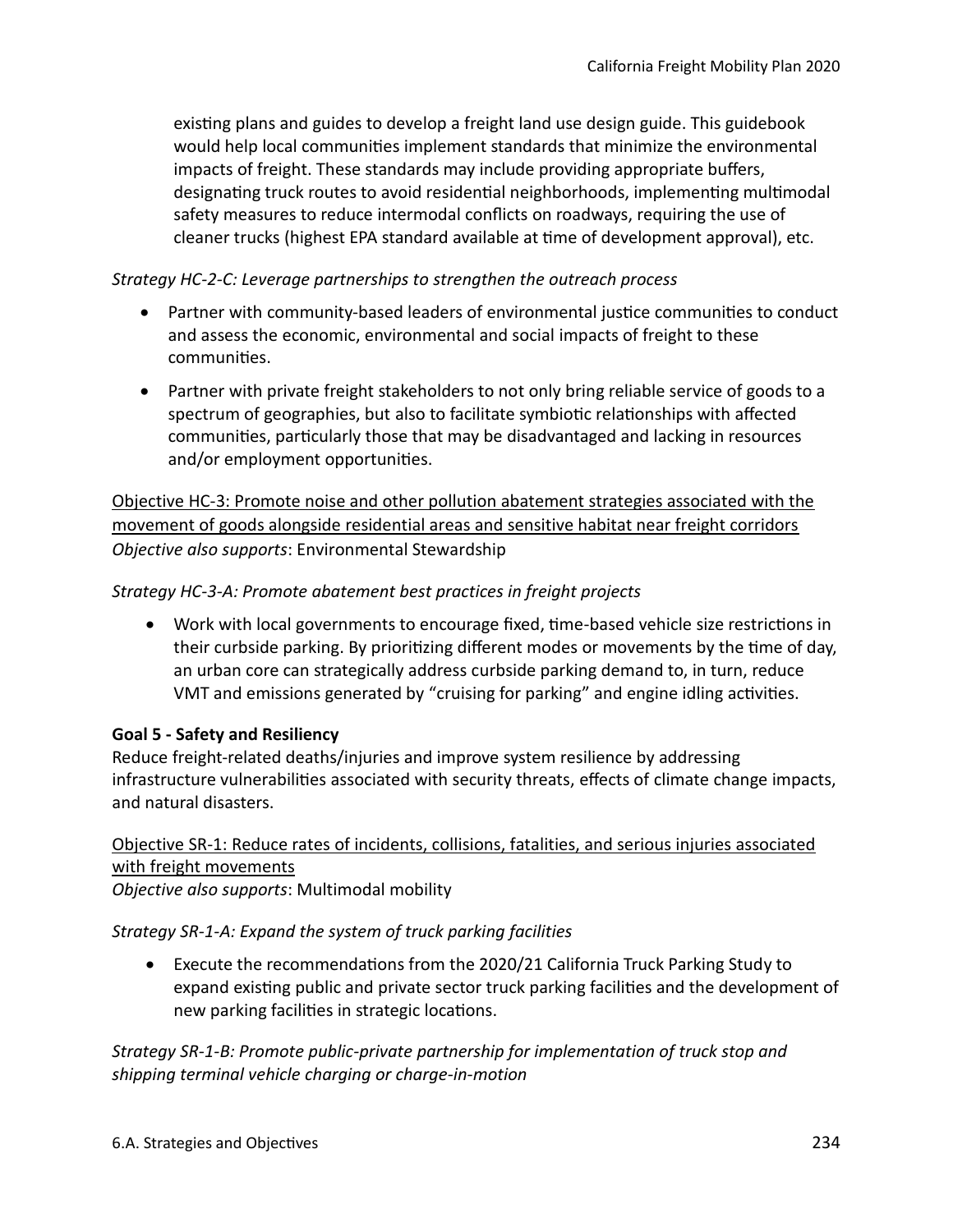• Support ARB, PUC, and Energy Commission efforts to work with electric utilities, technology providers, truck stops (and NATSO), and freight terminals to employ electric charging terminals along key freight corridors. Likewise, Caltrans should contnue to study inductive charging opportunities within its right-of-way.

#### *Strategy SR-1-C: Develop design guidelines for truck routes that consider other modes*

• Utilizing logistics land use guides, develop a context-sensitive roadway design document that supplements Caltrans' Complete Streets guidance.

#### *Strategy SR-1-D: Prioritize projects that address high-crash, truck-involved locations*

• Collaborate with California Highway Patrol and use a common set of performance measures to identfy commercial vehicle crash hot-spots statewide. Use this informaton to improve State and regional prioritization efforts and to focus safety-related funding efforts.

#### Objective SR-2: Utilize technology to provide for the resilience and security of the freight transportation system

*Objective also supports:* Multimodal mobility, economic prosperity, asset management

#### *Strategy SR-2-A: Expand the number and scope of cargo security screenings*

• Work with State and Federal homeland security partners to ensure that future transportation design decisions near sea, air, and land ports of entry account future space requirements for cargo screening facilites.

#### *Strategy SR-2-B: Ensure consistent and effective safety and security requirements at all California ports*

- Ensure consistent and effective safety and security requirements at all California ports
- Strengthen partnership between State, federal, and private stakeholders to ensure the safe and secure access of goods moving to and from the State's sea, air, and land ports of entry.

#### *Strategy SR-2-C: Identify alternate freight routes to maintain freight movement at times of disruption by disaster*

• Conduct an alternative routes study to ensure continuity of freight movement during and immediately following a disaster. This study would include bringing critcal trade lanes online and ensuring relief materials reach California's residents and businesses. Existng evacuaton routes and plans must be integrated into the proposed alternatve routes study.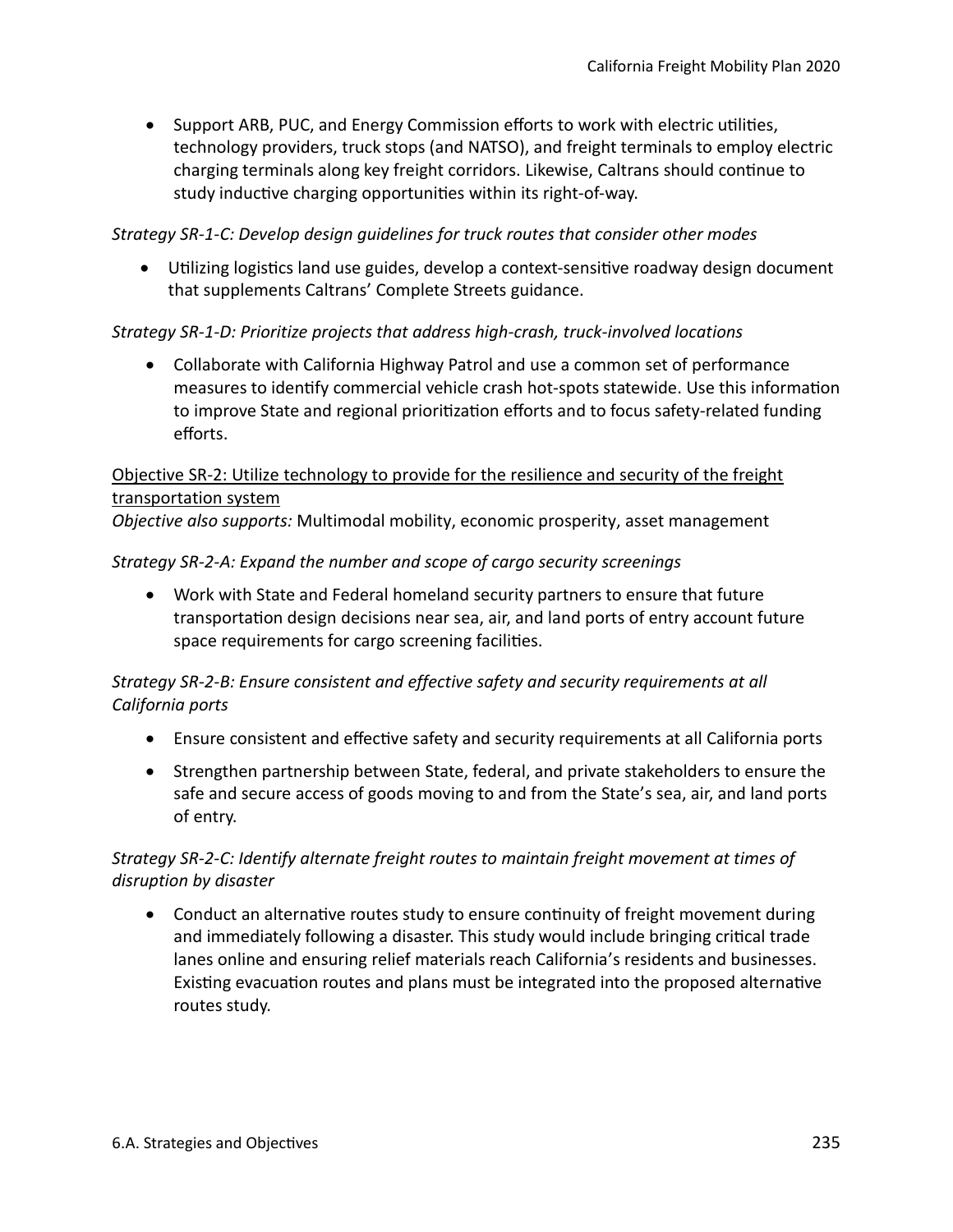*Strategy SR-2-D: Support V2V and V2I communication alerts on congestion and safety hazards* 

• Monitor technological innovatons and invest appropriately in V2V and V2I infrastructure that will allow freight users advanced information on congestion, safety hazards, and traffic information (i.e. red light count down, speed limits, etc.). This information can help truck drivers make active choices about how they select their route and how they operate their commercial vehicles.

### *Strategy SR-2-E: Promote technology to support monitoring of truck parking locations and areas where rail traffic commonly stops*

• Increase transportation security and decrease theft by placing cameras and other technologies in truck parking areas and near rail locatons where intermodal trains frequently stop.

*Strategy SR-2-F: Support the creation and development of a freight technology research center to advance research in innovative freight practices and incubate innovations to meet future demand* 

• Support the creaton of a freight technology research center at the university level, or within a State agency department, to undertake freight related research and development.

#### Objective SR-3: Develop freight resiliency strategic plan

*Objective also supports:* Economic prosperity, environmental stewardship

#### *Strategy SR-3-A: Develop resiliency vision, goals, and objectives*

- Work with agency partners to develop a vision for a resilient freight system. This vision would be supported by goals and a series of objectives. The Freight Resiliency Strategic Plan would focus on identfying future issues as it relates to natonal disasters, sea-level rise, and the individual resiliency of major trade lanes in California.
- Collaborate with State, regional, and local agencies to leverage funding opportunites for implementation of climate resiliency work, adaptation plans, climate action plans, and/or master plans to increase resiliency of assets against climate related events.

#### *Strategy SR-3-B: Identification of high priority safety concerns, critical infrastructure, and aspects of the State's key supply chains that have resiliency concerns*

• Increase the resiliency of California's key industry supply chains. Identify and prioritize improvements to improve safety and keep business moving – these improvements could include rebuilding, strengthening, or improving facilites.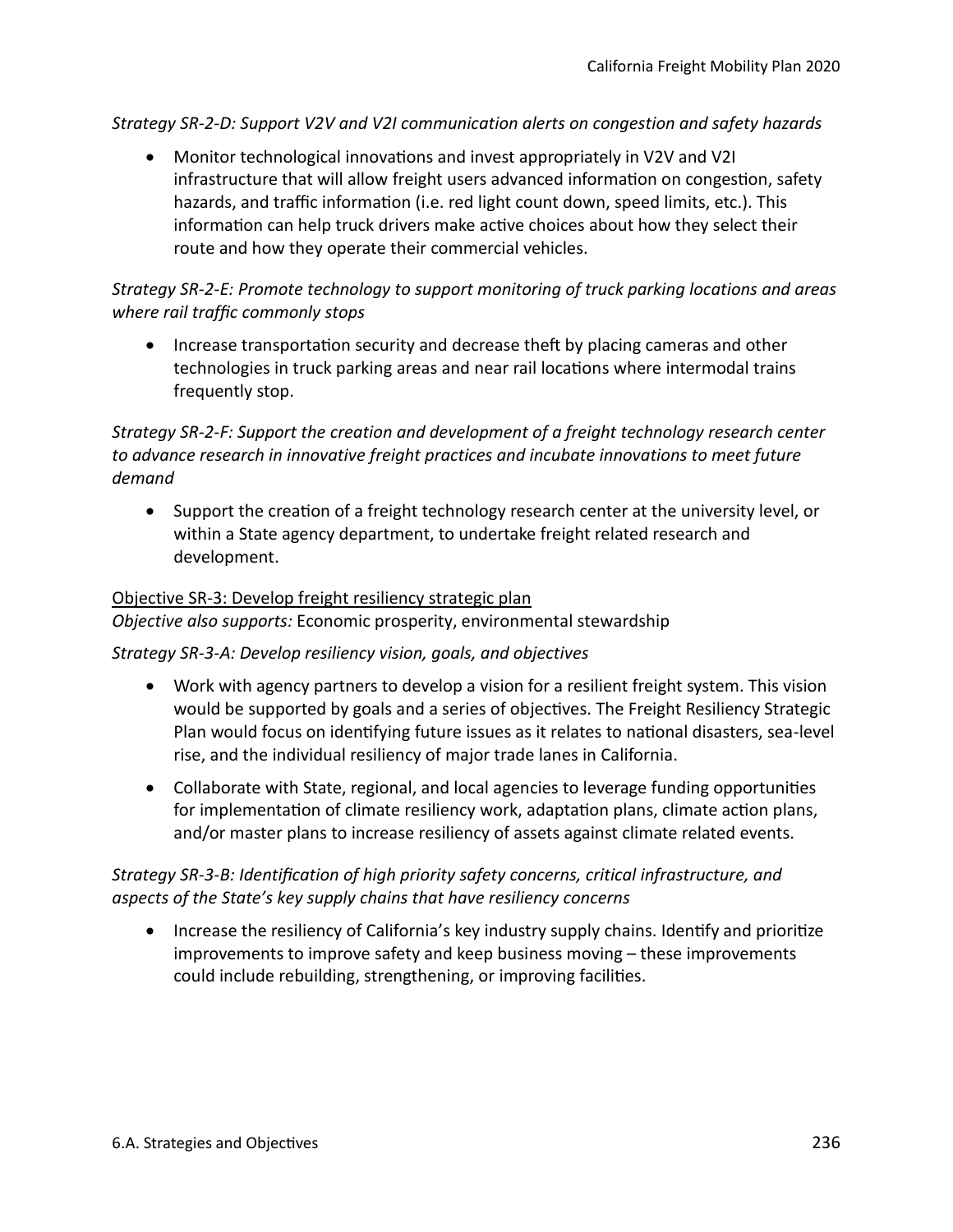*Strategy SR-3-C: Incorporate resilience strategies contained in port plans prepared pursuant to coastal commission guidelines* 

- Work with the State's port authorities to incorporate resiliency strategies as part of Caltrans roadway improvement plans – in partcular, assist ports in preparing for increased sea levels.
- Collaborate with partners to develop Vehicle Grid Integration as a resiliency strategy. This capability allows for batery-electric vehicles and other equipment to communicate with the grid when charging, especially in places where trucks are likely to plug-in for extended sessions like truck parking sites. This is also a technology that could promote resiliency for equipment like electric-powered Transport Refrigerator Units, particularly when shore powering at port terminals and warehouses.

#### **Goal 6 - Asset Management**

Maintain and preserve infrastructure assets using cost-benefcial treatment as indicated in the State Highway System Management Plan (SHSMP), per the federal FAST Act, Streets and Highway Code §164.6, and Caltrans Director's Policy 35 Transportation Asset Management (DP-35), and other applicable state and federal statutes and regulations.

#### Objective AM-1: Apply preventive maintenance and rehabilitation strategies using sustainable best practices

*Objective also supports:* Multimodal Mobility, Safety and Resiliency, Connectivity and Accessibility

#### *Strategy AM-1-A: Ensure adequate and sustainable funding for preservation and modernization of the freight system*

• Conduct a study to explore the long-term maintenance and operational costs of the existng freight system. The results of this study should be integrated into long-term planning and funding strategies for the State. Expand scope of freight system rehabilitaton projects to include facility modernizaton, where possible and merited, to increase range of available funding sources.

#### *Strategy AM-1-B: Identify maintenance and preservation needs on priority freight corridors*

• The maintenance and operation study identified in Strategy AM-1-A should use the corridors established in Strategy MM-1-A to focus investment in high priority trade lanes that support the California economy.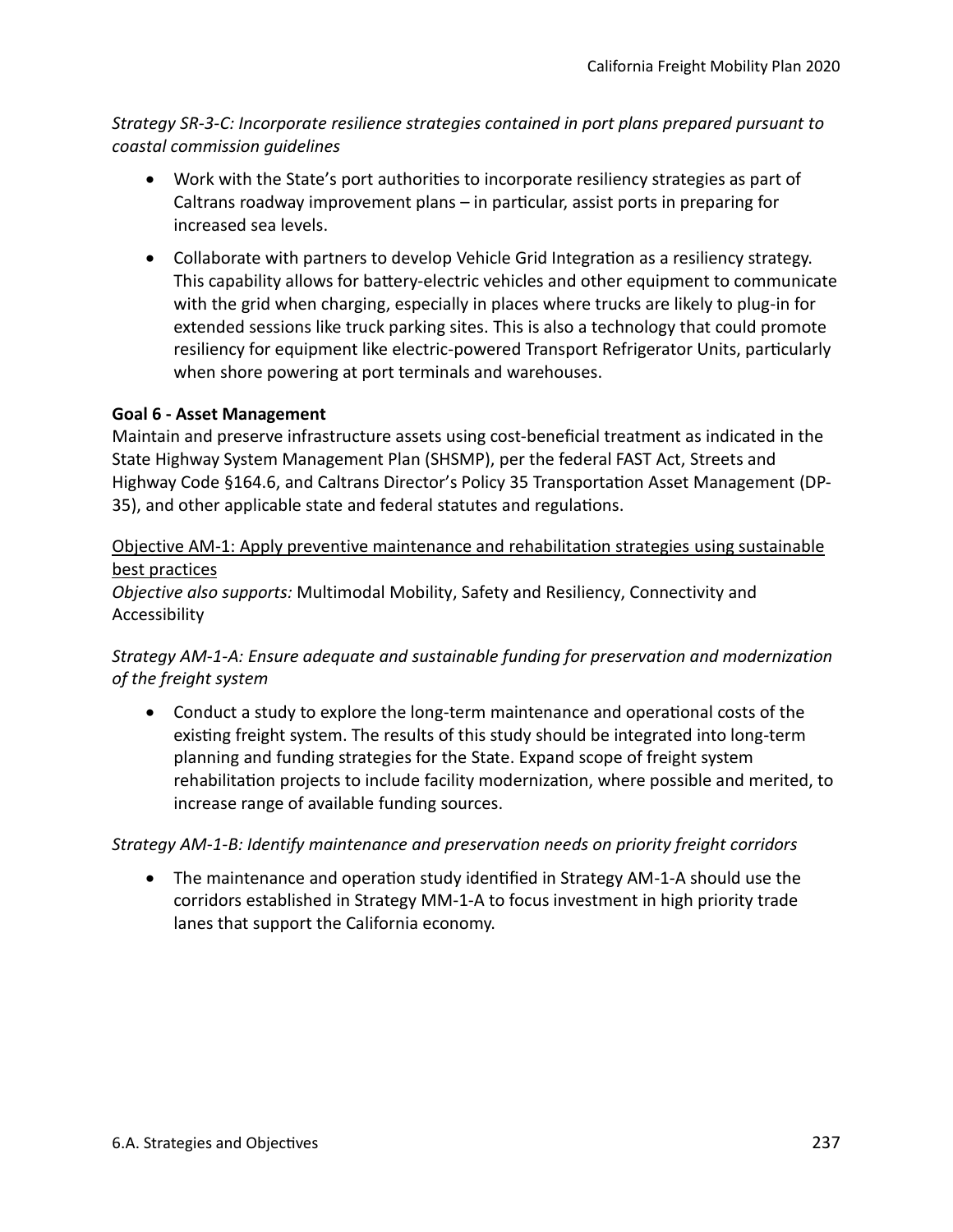*Strategy AM-1-C: Expand truck scale technology use: automated or technologically assisted weight enforcement (infrared cameras); expand weigh-in-motion (WIM) deployment* 

- Identify locations for new installations of WIM stations throughout the State and prioritze implementaton. Caltrans uses advanced technology along highways to create efficiencies in freight movement and fulfill federal mandates for traffic. Weigh-inmotion devices verify compliance with weight requirements electronically without having to pull trucks out of and back into traffic at truck scale locations. Delays occur as trucks often queue at the scales to wait for weighing and verification. Technologies allowing trucks to bypass additional stops create a more efficient system.
- Currently, WIM systems are lacking near many port locatons and in some areas where new corridors are growing. Truck scale technology allows for efficient use of static scales and enforcement personnel without affecting the flow of traffic. In addition to improving safety, the technology helps reduce overloading and subsequent pavement damage.

# *Strategy AM-1-D: Fortified bridges and pavement design standards to accommodate heavy freight travel*

• Identify bridge rehabilitation and replacement needs and adapt the current bridge asset management program to focus on key freight corridors. All bridges along primary freight routes will be identified and separated by the various network categories for performance measurement. Assess freight bridge conditons and barriers to freight. Weight and dynamics of heavy-duty trucks, outdated design methods, poor quality materials, and unsuitable construction and maintenance practices are known to reduce pavement longevity. Newer, longer-lastng materials and improved technologies are regularly being developed internally and externally. Pavement technological advances to increase durability and safety and to reduce road noise and fricton will improve system efficiencies, cost savings, and environmental impacts. The use of new, betterperforming materials will enhance the life of the transportaton process.

#### *Strategy AM-1-E: Preservation of unique freight corridors and passageways*

• *Identify system assets that provide unique capabilities to the freight system, such as the ability to move non-containerized cargo, HAZMAT cargo, oversized/overweight cargo, or cross-border freight and prioritize projects to protect those assets, as long as they still serve a need or alternatives to replacements are too costly.* 

#### **Goal 7 - Connectivity and Accessibility**

Provide transportation choices and improve system connectivity for all freight modes.

#### Objective CA-1: Support research, demonstration, development, and deployment of innovative technologies

*Objective also supports:* Multimodal mobility, economic prosperity, environmental stewardship, safety and resiliency, and asset management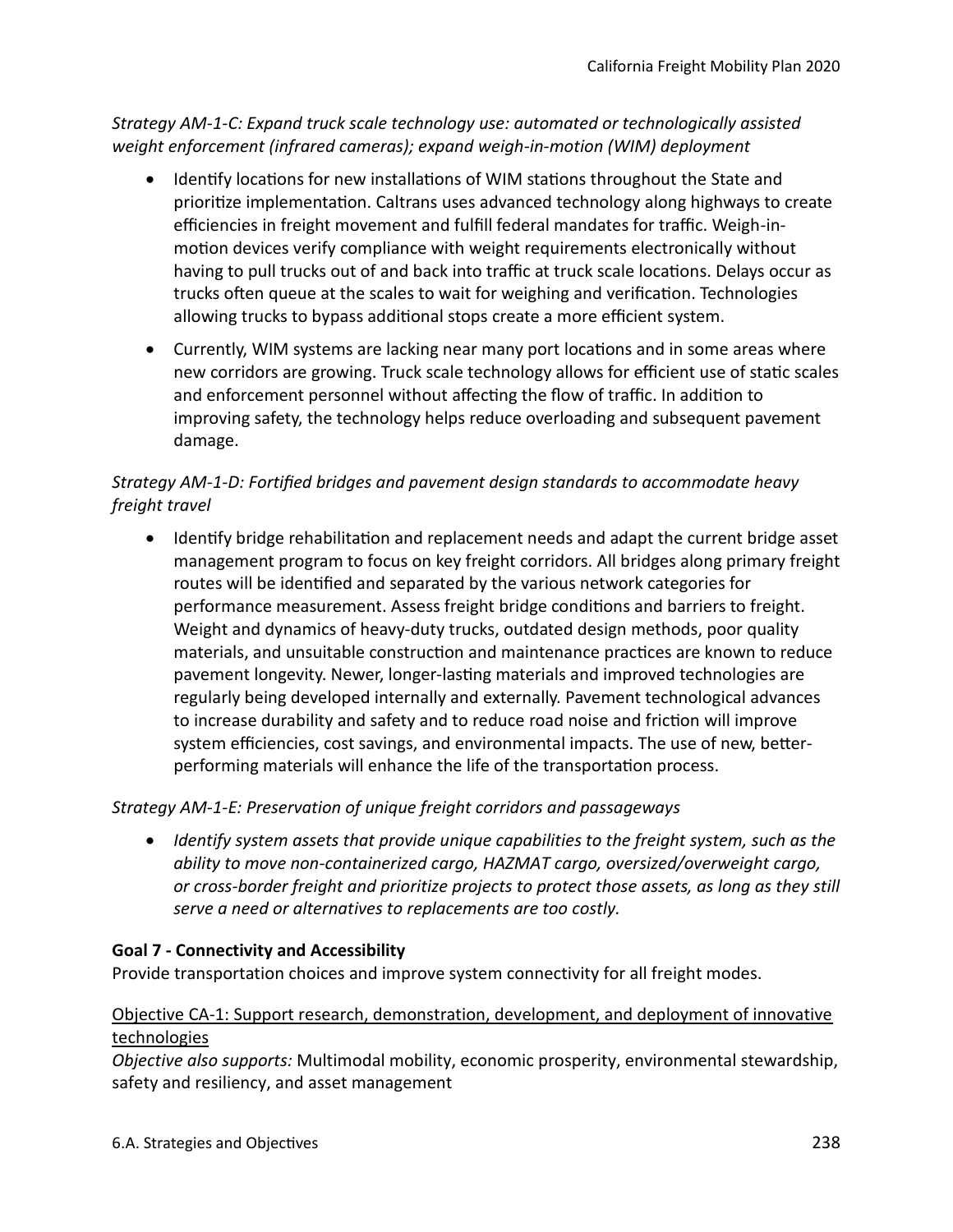*Strategy CA-1-A: Freight plan priority for projects implementing state-of-the-art and demonstration technologies* 

• Increase the focus on prioritizing pilot and demonstration projects to help mitigate the impacts of freight travel on California's residents. Likewise, freight mobility challenges in the State are so signifcant that traditonal improvements alone are not going to meet future challenges.

# *Strategy CA-1-B: Support pilot projects for autonomous truck platooning both on open road and in transition zones*

• Implement pilot projects, such as autonomous truck platoons, as a potential part of a future solution. As the magnitude of future freight challenges continue to grow in California, traditonal roadway projects will not be able to keep up with the demand. However, to be successful, these pilot projects must take place both in rural and urban corridors.

### *Strategy CA-1-C: Support the creation and development of a freight technology research center to advance research in innovative freight practices and incubate innovations to meet future demand*

• Support the creaton of a freight technology research center at the university level, or within a state agency department, to undertake freight related research and development.

#### Objective CA-2: Promote innovative technologies and practices utilizing real-time information to move freight on all modes more efficiently

*Objective also supports:* Multimodal mobility, economic prosperity, safety and resiliency

#### *Strategy CA-2-A: Research opportunities for freight technologies*

• Develop a freight technology research center within a state agency or university to help incubate innovations needed to meet future demand. Future freight technologies will be key to solving the signifcant freight challenges that await California in the future.

#### Objective CA-3: Coordinate with local and regional partners on freight facilities, siting, design, and operations

*Objective also supports:* Multimodal mobility, economic prosperity, environmental stewardship, safety and resiliency, asset management